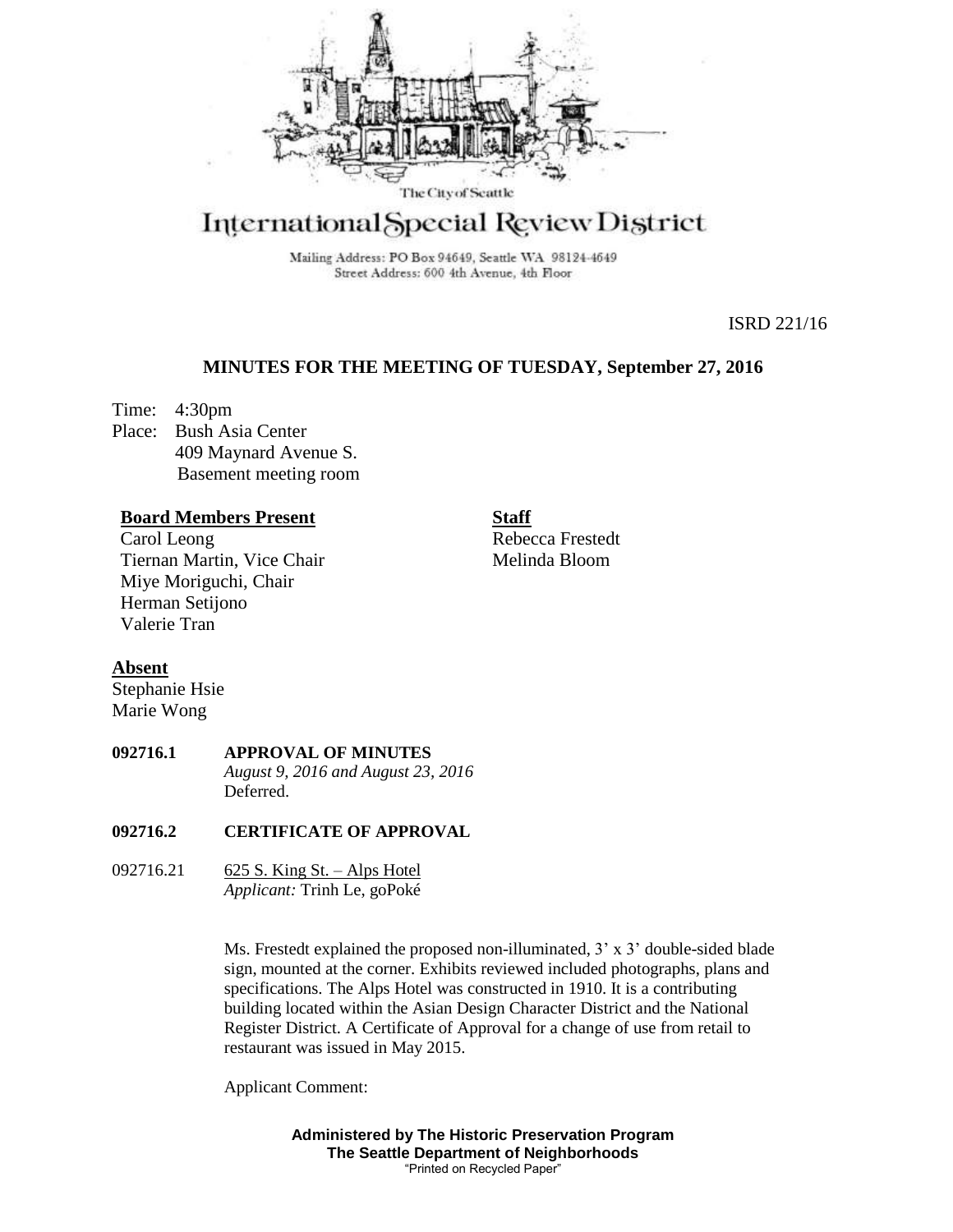Trinh Le, business owner, explained the  $3' \times 3'$  sign will replace the existing  $5' \times$ 5' sign. He said the proposed sign is double sided wood with vinyl. He said it is non-illuminated and will be attached with metal bracket.

Mr. Setijono asked how it will hang and if wind will be an issue.

Mr. Le said it will be attached with bolts. He said the sign is rigid, not flimsy, and won't move in the wind. He said the sign is 9' up from the ground.

Ms. Moriguchi noted the plans stated attachment with S-hook and eye-bolt.

Ms. Frestedt noted that the Seattle Department of Construction and Inspections will review attachment.

Public Comment: There was no public comment.

Board Discussion:

Mr. Martin said he supported the proposal.

Action: I move that the International Special Review District Board recommend approval of a Certificate of Approval for signage, as proposed*.*

The Board directs staff to prepare a written recommendation of approval, based on consideration of the application submittal and Board discussion at the September 13, 2016 public meeting, and forward this written recommendation to the Department of Neighborhoods Director.

This action is based on the **following applicable sections of the International Special Review District Ordinance and District Design Guidelines:** 

**SMC 23.66.030 – Certificates of approval – Application, review and appeals**

**SMC 23.66.338 – Signs**

**ISRD Design Guidelines for Signs**

#### **Secretary of the Interior's Standards:**

**#9.** New additions, exterior alterations, or related new construction shall not destroy historic materials that characterize the property. The new work shall be differentiated from the old and shall be compatible with the massing, size, scale, and architectural features to protect the historic integrity of the property and its environment.

**#10.** New additions and adjacent or related new construction shall be undertaken in such a manner that if removed in the future, the essential form and integrity of the historic property and its environment would be unimpaired

MM/SC/HS/CL 5:0:0 Motion carried.

Mr. Le said they plan to open in about a month.